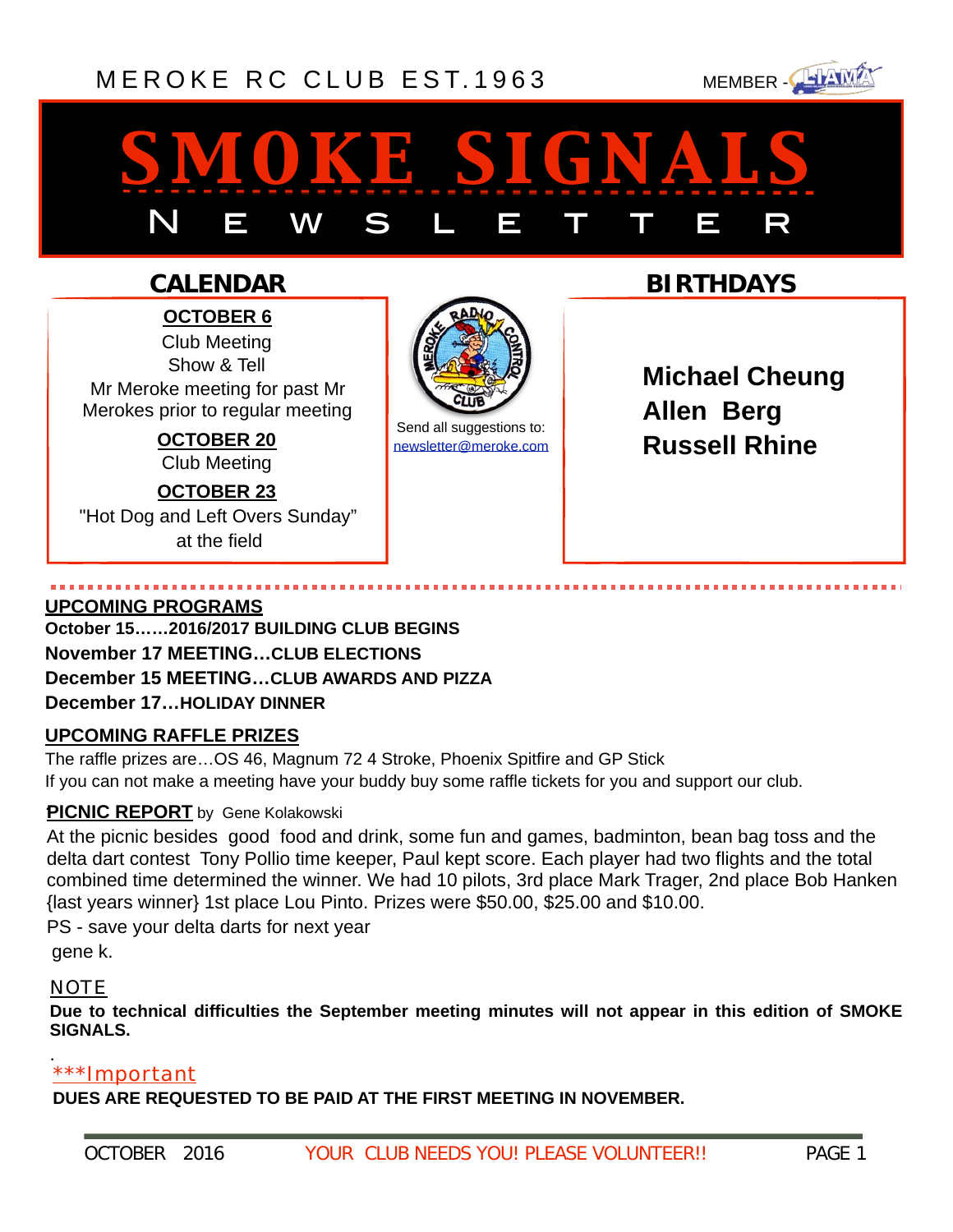# **SMOKE SIGNALS**

#### **MESSAGE FROM THE PRESIDENT**

The Merokes have a lot going on as 2016 winds down. I'm pleased to report that September's Paint Ball event was more successful than the last one as the weather somewhat cooperated in the afternoon. We had a terrific turnout of club members and our thanks go out to those who helped put the event together including our fill-in CD Tony and Russ who worked out the details back in the spring. Although all the accounting isn't finished at the time of this writing, the preliminary results promise a modest profit.

Also this past month we held our annual picnic which will spill over into our October 23, Eat What's Leftover Hot Dog Sunday at the field. TheYear End Party is being sorted out and I hope to announce details at this Thursday's meeting. Right now, La Novella's



in E. Meadow has offered us the best deal with a choice of appetizers, 5-7 entrees and desserts. The club will have to guarantee about 30-40 attendees. It also appears that the club will be able to subsidize about a third of the cost to members. This year's Mr. Meroke will be crowned at this gala so you don't want to miss it.

Elections are coming up in November which also happens to be the beginning of the club's fiscal year. Dues of \$60 will be collected the first meeting of that month. Please pay by check as it simplifies the treasurer's duties. If you haven't already renewed your AMA, now is the time and the club roster will be updated. Eric Williams sent me a note of thanks for the club's support of his candidacy for President of the AMA.

*Here are some HELPFUL HINTS President Mark Klein found in an old MODEL AIRPLANE NEWS magazine and passed on to me. You will find more HELPFUL TIPS from DR PHIL on the next page.* 

#### **AILERON PUSHROD**

Here's a neat dual take-off for the aileron pushrod. Grind the pin from a metal clevis—punch the pinout if necessary, to create a hole in both ears of the clevis. Now mount the clevis to the servo arm utilizing the pin of the second superimposed clevis. This idea also lends itself to a miniature removable clevis pin made from a nail and held captive with a cotter pin, should the pinyin the original clevis prove too short. Bill Andes, Lawrence, Kansas.



#### **WEIGHTING DOWN A WING**



An inexpensive method of weighting down a wing, fuselage or most anything for that matter, during the building process, is to get some quart, half-gallon, and gallon size plastic empty milk containers. By pouring water in or out you can vary the weight up to 2, 41/2 or 81/2 pounds respectively. Be sure to cap and wipe dry the outside of the container to prevent water from getting onto the wood surface. This idea was submitted by Roland Chow of Monterey Park, California.

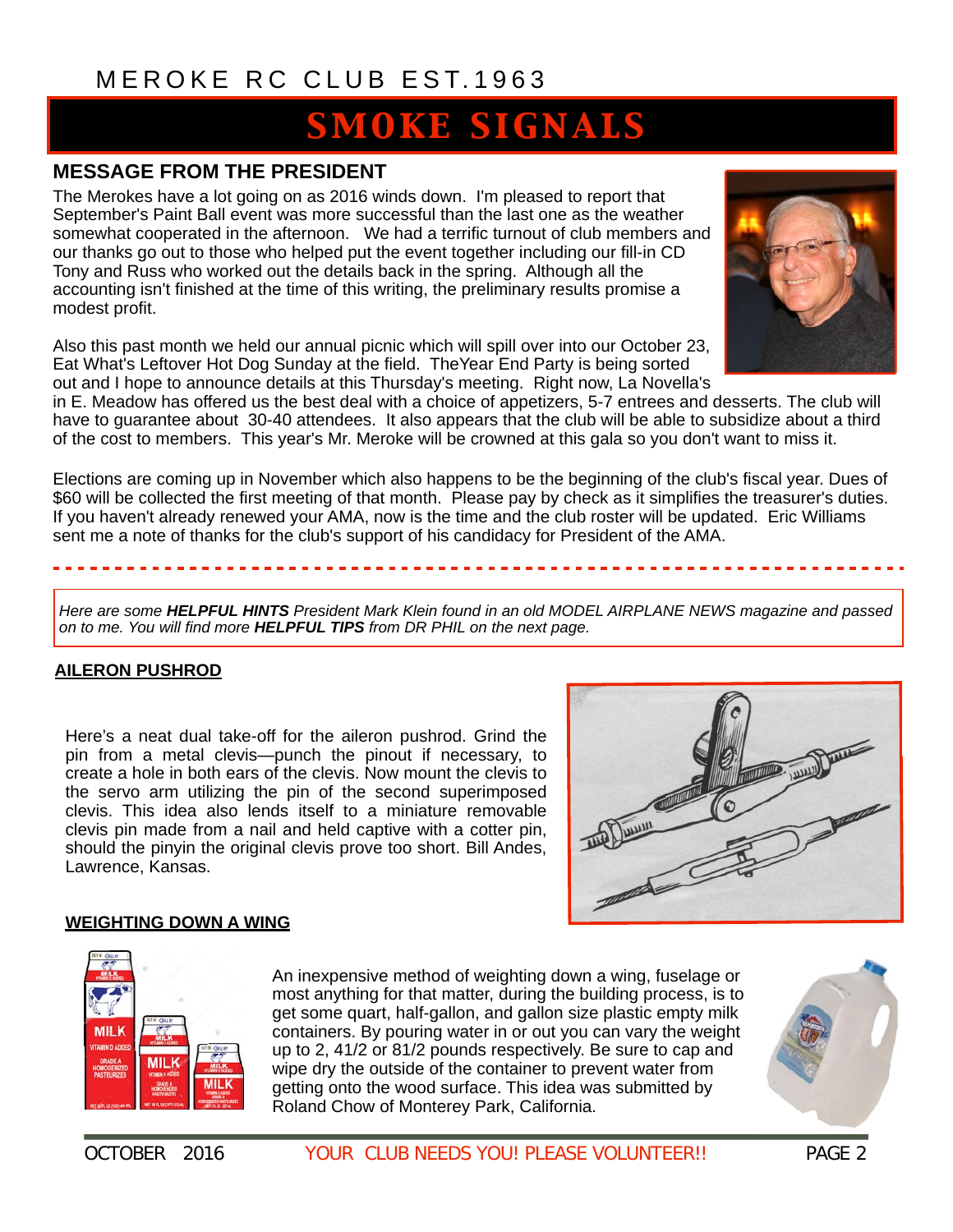# **SMOKE SIGNALS**

### **HELPFUL TIPS FROM DR PHIL**

The best way to set up your model for maximum performance and response to control inputs is to have all your control surfaces centered at their neutral positions without the use of trim or subtrim adjustments using your programmable transmitter. I like to make mechanical adjustments when you are building or setting up a model. I use a piece of scrap balsa and a couple of clothespins to fix the surfaces to neutral. Now you can make up and install your linkages without guessing at the center position. Do this along with the servo powered with the receiver so it is also in neutral position.

A fellow flyer lost his plane recently because the tape on his elevator servo came loose during flight. When I use double-side foam servo tape (I use 3M attachment tape), I always clean the servo case with some rubbing alcohol and then apply some clear tape to the case before applying the foam tape. I also make sure the surface to which I stick the servo is clean for a proper bond. If your servo case is dirty and has leftover foam tape adhesive in it, be sure to clean it before reinstalling the servo.

#### **Save the environment and some money**

If you saw one of your fellow flyers dumping a half gallon of fuel on the ground in the pits you might think it was environmentally unsound and just plain stupid with the cost of fuel nowadays. The truth is you have probably done this yourself over the last year. Every time you fuel your plane you loose about 1/2 ounce of fuel on the ground, maybe more if you are slow at the pump switch. One half ounce does not seem like very much, but if you fly 3 times a week for six months you could easily dump over a half gallon on the ground. This could cost you up to six dollars and that is just you. With twenty members doing the same thing that's comes to 10 gallons. That is a lot of fuel, no wonder the grass in the pits is dead. There is an easy way to save yourself some money and maybe help keep the pollution down a little. Best of all it will only cost about a dollar or maybe nothing at all. All you need is an empty 10oz. plastic bottle that is clear and a pressure fitting from a muffler. Simply drill a hole for the fitting near one edge of the cap and another 1/16 inch hole on the other side of the cap for a vent. Screw the fitting into the cap and use a small nut to hold it on. Clean the bottle well and make sure none of the plastic shavings from the drill is in the bottle. To use the bottle remove the pressure hose from your muffler as usual. Then attach it to the fitting on the bottle. Fill you tank until you see fuel entering the bottle. Stop the pump and replace the hose on your muffler. The bottle will hold more then enough to last all day without out emptying. When you are done flying remove the fuel from your plane as usual and then simply attach the pump hose to the bottle, tip the top of the bottle down with the vent hole up and pump the recovered fuel back into your fuel bottle as if you were draining the fuel tank in your plane. Most any clear fuel proof plastic or glass bottle with a tight cap will work fine, however a plastic one will not break and is light enough that if it falls over during fueling it will not pull the hose off. If your pressure hose to the muffler is too short to reach the bottle you can use a short piece of hose and a length of brass tubing left over from the last fuel tank you put together to make an extension. The only down side is that it is one more thing to drag to the field, but the bottle weighs next to nothing so it is not a big problem. You might want to attach a clip or loop of string to the bottle so it can hang off your flight box. For safety mark the bottle with a poison and flammable label. A child might mistake it for a soft drink so keep it out of a child's reach.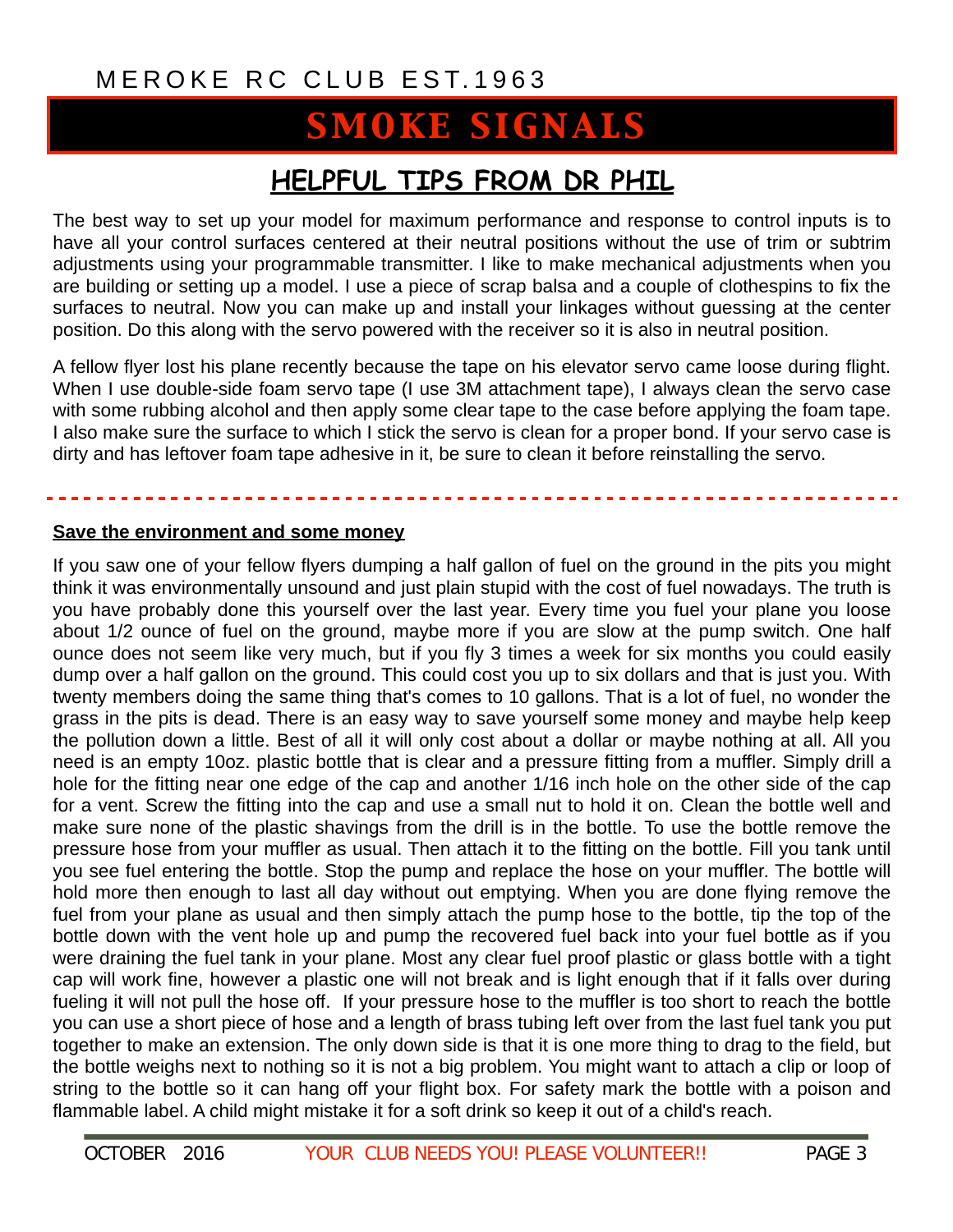# **SMOKE SIGNALS**

#### **PRIMARY TRAINING: Propeller Safety**

*I know articles like this seem to be very obvious and simplistic, we all say "I know all about safety I'm no Dummy!" Well I*  am one Dummy who needs reminding, so even though I have posted this article previously in SMOKE SIGNALS I feel it *needs to surface every once in a while to help me and all of you remember that SAFETY COMES FIRST!!!* 



#### **Safety tips for everyone**

As the newest member of the editorial staff of Fly RC magazine, I think I should introduce myself. Many of you will recognize my name from my regular reviews and how-to articles. They will continue, and I have also taken the helm of what I consider to be a very important section of this magazine—the monthly "Primary Training" column. My aviation background is one of deep involvement in all aspects of RC and full-size flying. As a lifelong RC modeler, airline captain and full-size aerobatics competitor, I find that training with a focus on continual improvement is one of the most important tools we can use to make this great hobby what it's supposed to be—fun!

With that, I have to ask one question: which kind of pilot and modeler do you want to be? You'd be surprised at the responses that this seemingly simple question elicits. The most common answers include superlatives like "good" and "great." Others answer that question with a very specific goal: they want to be able to hover a model or fly low passes with their warbird. My own answer is that I want to be a safe and competent modeler. To some of you, that might seem so obvious that it goes without saying. Unfortunately, safety can easily be forgotten in the excitement of the moment.



#### **LET'S BE SAFE FIRST**

The traditional safety structure of AMA clubs has done a lot to reinforce good safety habits over the years. Unfortunately, with the advances made in electric flight and its often less organized and more isolated nature, we have many up-and-coming pilots who have little, if any, way to learn good safety practices. From time to time I will offer suggestions that will help keep you, your model and, most important, any spectators stay as safe as you can be. This is a great hobby for sharing with younger family members, and it is incumbent upon us to teach younger modelers how to be safe.

Your model airplane's most dangerous part is its propeller. Even the smaller "park flyer" propellers can cause significant damage, as shown here. In the full-size aviation world, we assume that the propeller can turn at any moment. This is a great approach to dealing with your model airplane as well.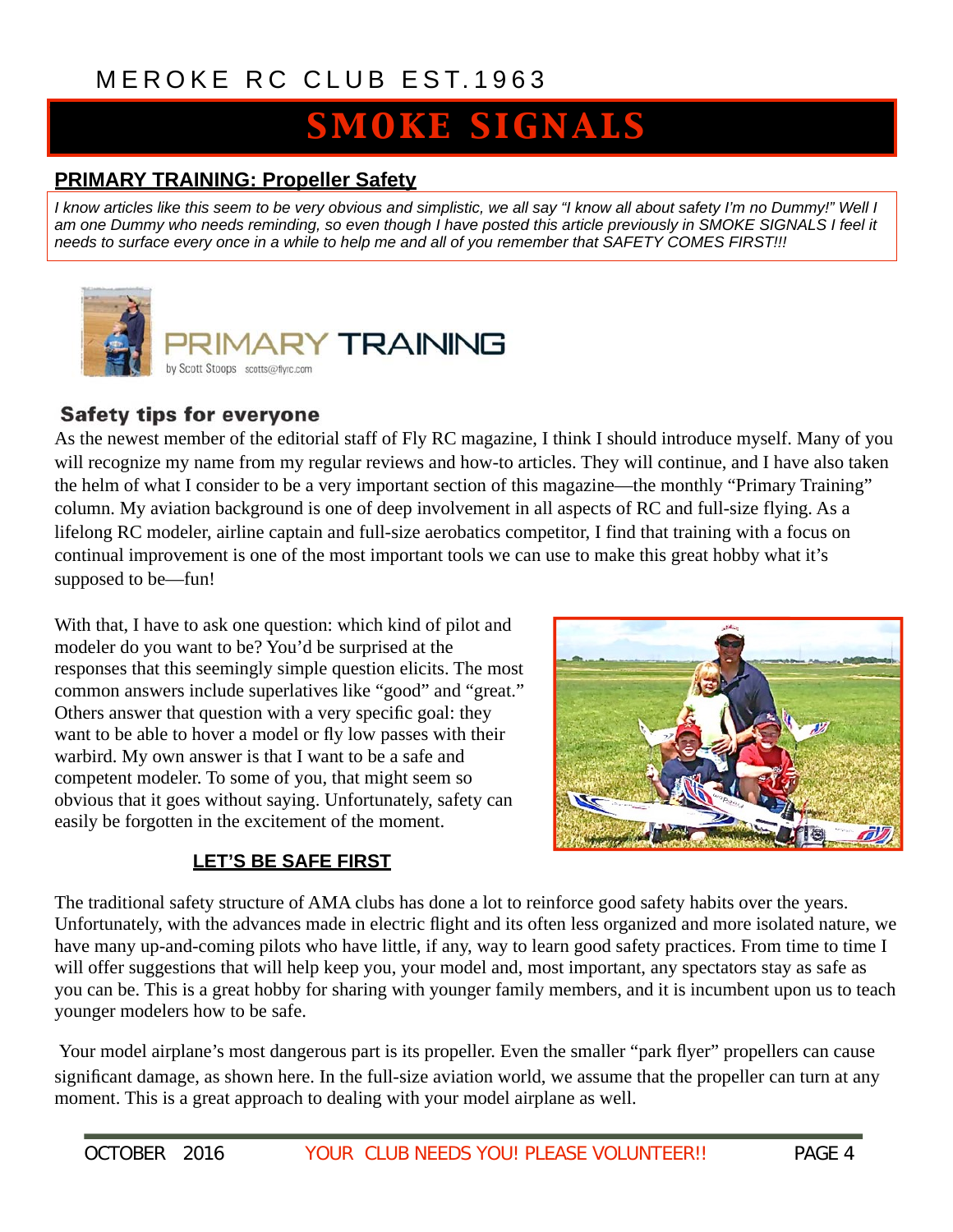# **SMOKE SIGNALS**

#### **SIMPLE TIPS TO KEEP YOU SAFE**

- Treat every propeller as if it may turn at any moment.
- Treat every propeller as if it will fail structurally at any moment. Keep all body parts clear of the propeller arc at all times.
- Remove the propeller from the motor whenever you are doing ESC/motor setup, testing and programming.
- Properly secure your electric aircraft before you attach any power source; remember, it may start at any moment.
- Be sure to properly secure your model with a tie-down or have a helper hold it before you start its engine or motor.
- Between hand-props, give glow and gas airplanes a firm tug to ensure that the tie-down is holding them securely. One of my friends lost a few fingers when his model jumped forwards after starting with a loose tie-down rope.
- When tuning your engine, you must stay clear of the propeller arc. Preferably, tune the needles with the engine shut down.
- If it's available on your transmitter, use a throttle lock or a throttle kill function to avoid an unplanned application of
- throttle until you're ready to fly. I use this function religiously— but I never trust that it is activated! Check!
- Always tell spectators not to touch or move your model's propeller.

■ Never, ever reuse a damaged propeller. The cost of an injury far outweighs the cost of a new propeller, even if it takes a quick drive to the hobby shop.

■ Keep a first aid kit in your work shop and in your car.

#### **CONCLUSION**

I'm sure you're wondering about the story behind the photo shown here. Yes, that is my hand; and yes, I failed to heed my own recommended safety practices; in fact, I broke several rules. I'll set the stage for my accident: with a new 3D park flyer resting on the tailgate of my truck, I was preparing for its first flight. My first mistake was to plug the model in when it wasn't secured. After a quick control check, I realized that the rudder channel was backwards, so I entered my radio's programming mode with the model still powered up and still unsecured



—mistakes 2 and 3. While intending to reverse the rudder channel, I inadvertently reversed the throttle channel, and the model leapt forward and attacked my hand. My initial reaction was one of shock. How could that little propeller have done that much damage?

Racing home with my hand wrapped tightly in a towel (no, I didn't have a first aid kit in the truck), I couldn't help but think of the avoidable consequences of my actions. What if my sons or my daughter had been with me standing next to the model? What if I had been flying a higher-powered model? The model in question was a 150W park flyer turning a 9-inch slowflyer propeller. Imagine the damage a 1500W 16-inch propeller would have done. The best case might have been that I lost a finger or two; in the worst case, I'd have lost the use of my hand.

Fortunately, my accident allowed me the opportunity and the clarity required to refocus my personal routine and make my flying as safe as it can be. Following the simple rules given here and focusing on safely when you operate your model will do wonders to keep you and your family and friends safe while you have fun flying or teaching them to fly.

Don't hesitate to contact me with your questions or comments at scotts@ flyrc.com. Let's keep it safe out there, and till next time, remember that learning is fun!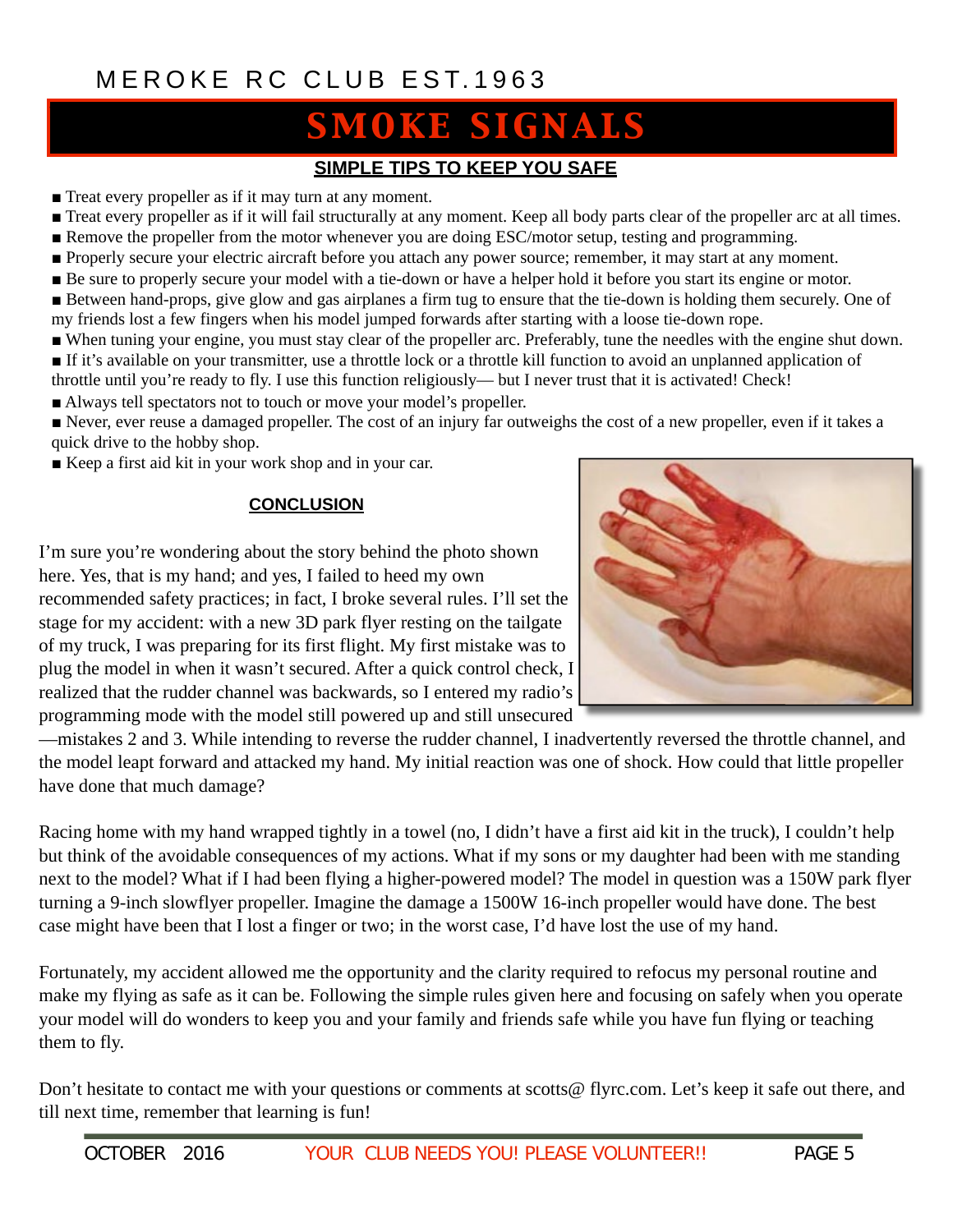# SMOKE SIGNALS

*As promised in last months SMOKE SIGNALS here is the conclusion of "TeslaThe Father of RC "*

#### **TESLA'S MIRACLE BOAT**

#### *May 1,1888*

*Patent #382,280 was granted to [Nikola Tesla](http://inventors.about.com/od/tstartinventions/a/Nikola_Tesla.htm) for the "electrical transmission of power".*



#### **The Robot Boat of Nikola Tesla Comes to Life**

In 1898, six years before the Wright brothers flew, Nikola Tesla, a Serbian-born American immigrant, designed and built a pair of radio controlled, robot boats. He applied for and was granted patent number 613,809 "Method of and Apparatus for Controlling Mechanism of Moving Vessels or Vehicles" by the US Patent Office for these boats. The craft were constructed of iron, powered by a electric battery of his own design, and equipped with a radiomechanical receiver that accepted commands from a wireless transmitter. The boats were equipped with a large whip antenna, a modular space that could carry a charge, diving rudders, a prop and electric running lights that could

all be remotely controlled. Tesla demonstrated the vessels to a shocked crowd in an indoor pool at Madison Square Garden in New York City. The crowd was amazed how Tesla, always a showman, maneuvered his six-foot-long boat in patterns through the water, and then stopped and started the craft. He even had the forethought to equip his boats with a crude logic gate which prevented them from being taken over by another transmitter other than his own. The craft alarmed those in the crowd who saw it and who claimed it to be everything from magic and telepathy to being piloted by a trained monkey hidden inside.

*"…there is something within me that might be an illusion as it is often the case with young enthusiastic people, but if I would be fortunate to*  achieve some of my ideals, it would be on the behalf of the whole of *humanity. If those hopes would become fulfilled, the most exiting thought would be that it is a deed of a Serb. Long live Serbdom!" Nikola Tesla, addressing thousands of Belgrade residents who came* 

Tesla is now credited with inventing modern radio as well; since the Supreme Court overturned [Guglielmo Marconi's](http://inventors.about.com/library/inventors/blradio.htm) patent in 1943 in favor of Nikola Tesla's earlier patents. When an engineer (Otis Pond) once said to Tesla, "Looks as if Marconi got the jump on you" regarding Marconi's radio system, Tesla replied, "Marconi is a good fellow. Let him continue. He is using seventeen of my patents."

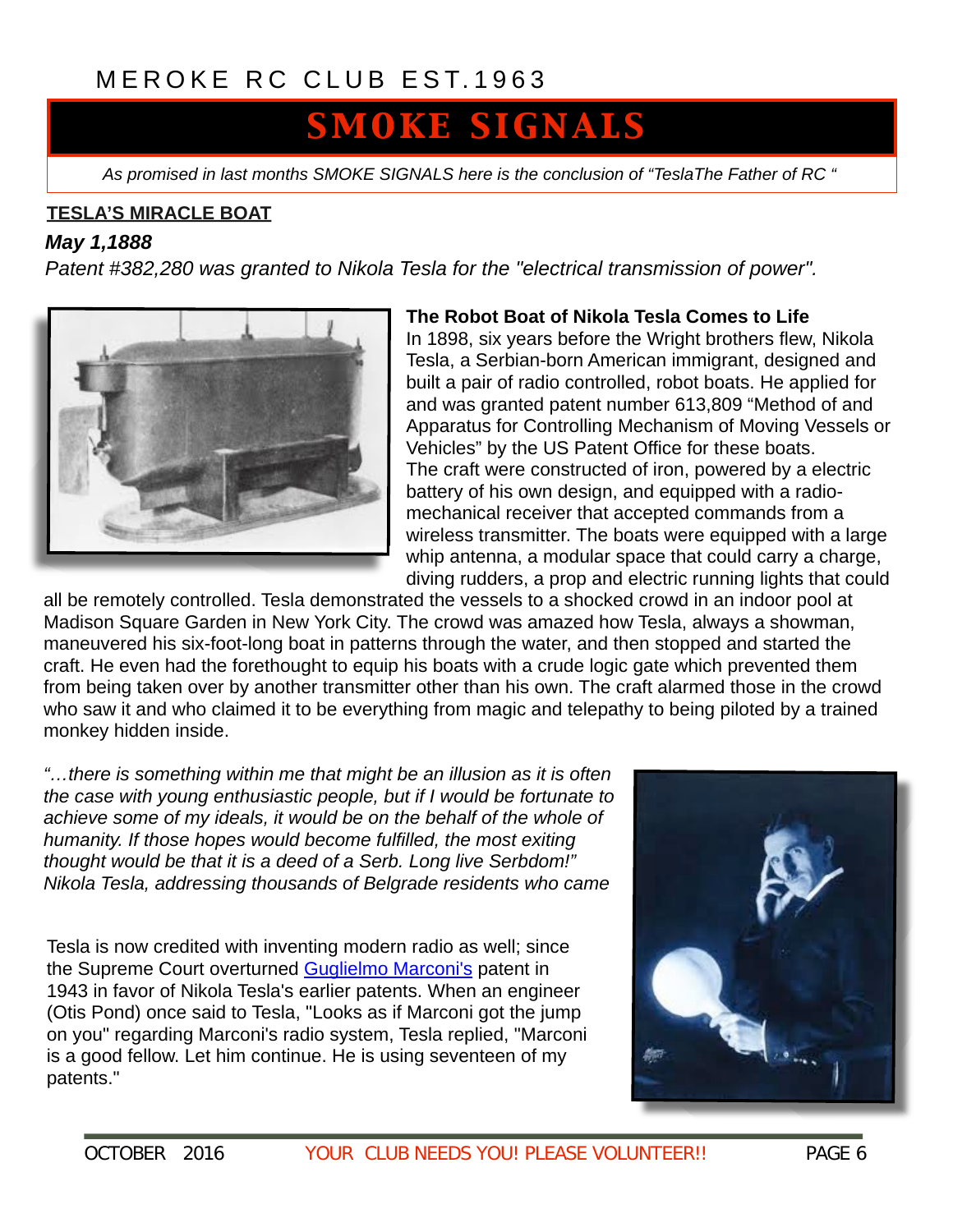# **SMOKE SIGNALS**

#### **TESLA'S MIRACLE BOAT**



The same 110 years old electronic robot boat Tesla called telautomaton has now been rebuilt by the Nikola Tesla Museum in Belgrade. The boat can sail for up to 12 hours and the museums worldwide are looking to buy its replica.

Due to the large interest of both domestic and international public, Nikola Tesla Museum is getting ready to show Tesla's magic and mysterious remotelycontrolled robot boat once again on December 5, on the Museum Day. This miracle boat was exhibited during the past summer for the first time, with more than 4,000 people seeing it on Belgrade's Museum Night.

#### **Tesla Indeed Invented the 21st Century**

The builder of Tesla's remotely-guided boat designed in 1898, is Radomir Putnik, an engineer from the town near Belgrade, Zemun.

- This is Tesla's original boat, constructed according to his drafts and exclusively out of the materials which were available 110 years ago. It is composed of some 300 parts we created manually and were putting them together for the full nine months. In order to make these parts, we also had to construct the special tools. And we used cables with leather insulation as conductors, just like the ones Tesla had. The boat is 1.10 meters long and 38 centimeters high. It can even sail in the Ada [Ciganlija Lake \[in Belgrade\], and throughout the day, – Putnik, the chief engineer on the project told](http://www.novosti.rs/code/navigate.php?Id=10&status=jedna&vest=130700&datum=2008-10-21)  Vecernje Novosti.

In order to construct the boat, the team of experts first needed to decipher and figure out Tesla's notes. This unique genius had a habit of recording only the rough sketches of his ideas, while keeping the essence of the each new invention in the head. In the same way the idea of a remotely-controlled robot ship was roughly sketched as an idea to have the transmitter which sends a signal via the receiver on the boat, and under the condition that both signals get through, the engine would turn on and the propeller would start rotating.

- Tesla first invented wireless transmission of the energy and signals, and then the command for the ship. Namely, he came up with the electronic "I" logic circuit, which works in two frequencies. This circuit will not run the motor unless it recognizes it in the other frequency, – Putnik explains.

Tesla's "I" circuit is today built in all the computers as a miniature chip, which contains the system of the transfer of electronic impulses, which is just one of the ways Nikola Tesla had stepped into the 21st century at the end of the 19th.